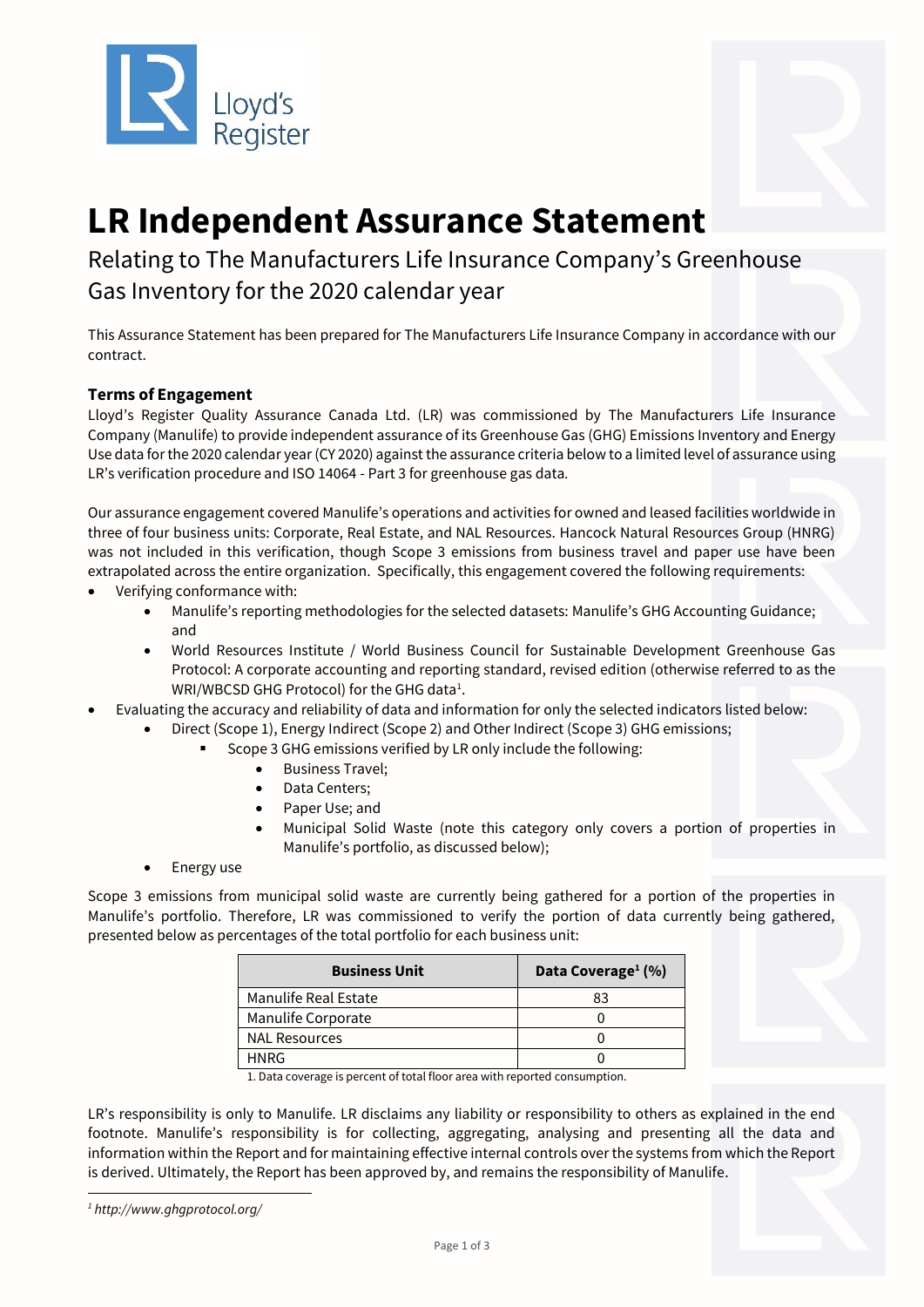

### **LR's Opinion**

Based on LR's approach, except for the effect of the matters described in the Basis for Qualified Opinion, nothing has come to our attention that would cause us to believe that Manulife has not, in all material respects:

- Met the requirements of the criteria listed above; and
- Disclosed accurate and reliable performance data and information as summarized in Table 1 below.

The opinion expressed is formed on the basis of a limited level of assurance<sup>2</sup> and at the materiality of the professional judgement of the verifier.

#### **Basis for Qualified Opinion**

- Some inconsistencies were identified for emission factors used for the same fuel by NAL Resources.
- Emissions from HFC's were not reported for NAL Resources.

These findings are not material.

#### **Table 1. Summary of Manulife's GHG Emissions for CY 2020:**

| <b>Environmental Data Parameter</b>                       | Data          | <b>Units</b>             |
|-----------------------------------------------------------|---------------|--------------------------|
| Scope 1 GHG emissions <sup>1,2</sup>                      | 519,215       | Tonnes $CO2e$            |
| Scope 2 GHG emissions (Location-based) <sup>2</sup>       | 242,285       | Tonnes $CO2e$            |
| Scope 2 GHG emissions (Market-based) <sup>2</sup>         | 230,403       | Tonnes $CO2e$            |
| Scope 3 GHG emissions: Paper                              | 5,725         | Tonnes $CO2e$            |
| Scope 3 GHG emissions: Data Centers <sup>3</sup>          | 2,801         | Tonnes $CO2e$            |
| Scope 3 GHG emissions: Municipal Solid Waste <sup>4</sup> | 1,365         | Tonnes $CO2e$            |
| Scope 3 GHG emissions: Business Travel                    | 6,051         | Tonnes CO <sub>2</sub> e |
| Energy Use <sup>5</sup>                                   | 2,381,075,900 | kWh equivalent           |

1. This data does not include Scope 1 and 2 emissions from the HNRG business unit, as they have not been included in this verification, though Scope 3 emissions from business travel and paper use have been extrapolated to include HNRG.

2. Scope 2, Location-based and Scope 2, Market-based are defined in the GHG Protocol Scope 2 Guidance, 2015.

3. Emissions from electricity consumption in equipment at third party data centers.

4. Municipal solid waste data is currently being gathered for a portion of the properties in Manulife's portfolio. Data coverage percentages are included in the Terms of Engagement section above.

5. Energy use includes kWh equivalent energy from use of electricity, steam and chilled water, combustion of natural gas/fuel gas & diesel fuel from stationary sources, and mobile combustion of gasoline.

# **LR's Approach**

LR's assurance engagements are carried out in accordance with our verification procedure. The following tasks were undertaken as part of the evidence gathering process for this assurance engagement:

- interviewing relevant employees of the organization responsible for managing GHG emissions and energy use data and records;
- auditing Manulife's data management systems to confirm that there were no significant errors, omissions or mis-statements in the inventory; and
- verifying historical GHG emissions and energy use data and records at an aggregated level for the calendar year 2020.

<sup>&</sup>lt;sup>2</sup> The extent of evidence-gathering for a limited assurance engagement is less than for a reasonable assurance engagement. Limited assurance engagements focus on aggregated data rather than physically checking source data at sites. Consequently, the level of assurance obtained in a limited assurance engagement is lower than the assurance that would have been obtained had a reasonable assurance engagement been performed.